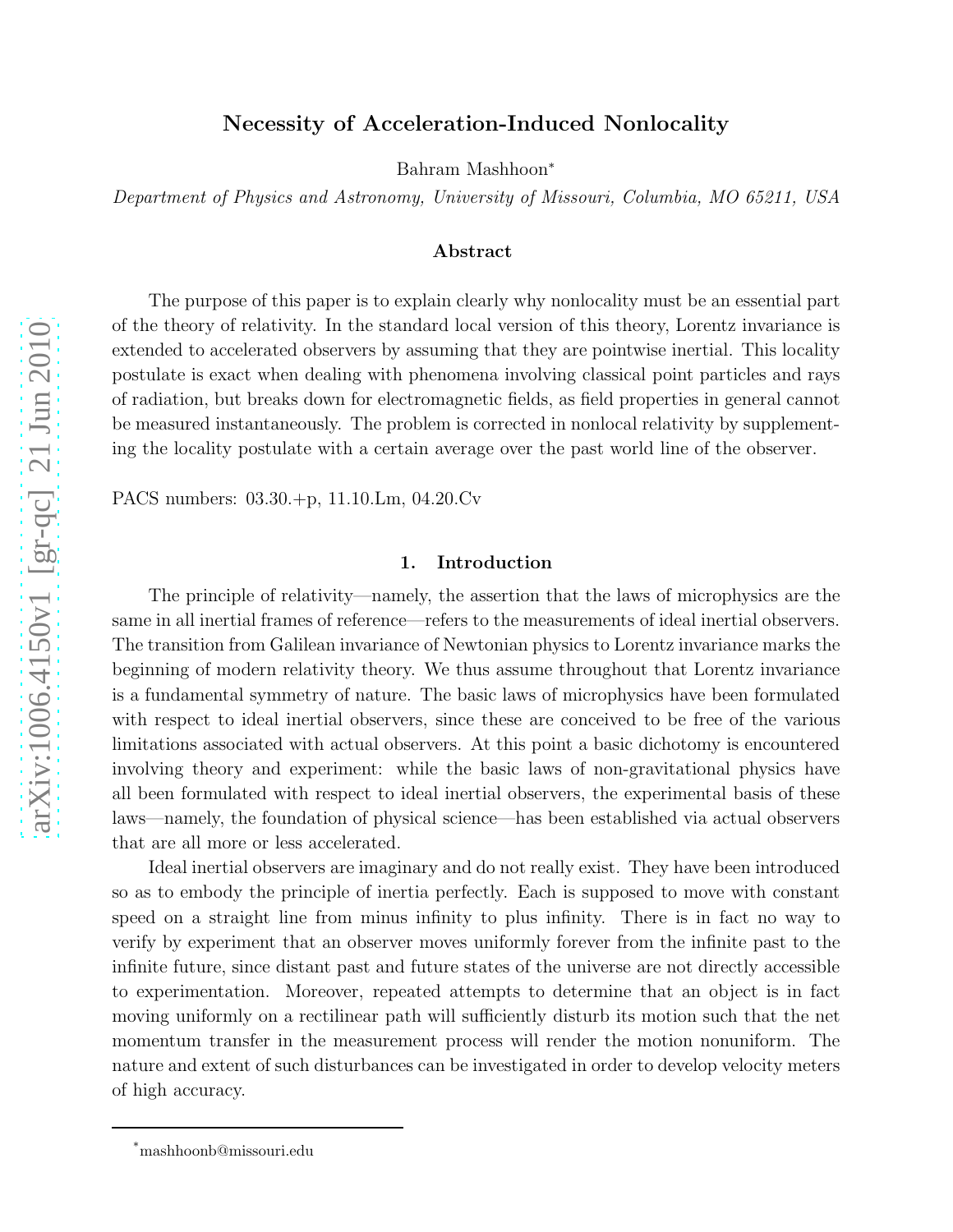Simply stated, the fundamental microphysical laws, such as the principles of quantum mechanics, have been formulated for nonexistent ideal inertial observers, while all actual observers are accelerated. The resolution of this dichotomy requires an a priori axiom that relates inertial and accelerated observers. The observational consequences of such an axiom should then be compared with experimental results.

The standard theory of relativity is based on the assumption that an accelerated observer is pointwise inertial. Thus the association between actual accelerated observers and ideal inertial observers is purely local in the theories of special and general relativity [1]. This local relation has been generalized to a nonlocal one in recent years [2-5]. The main goal of the present paper is to explain in a conceptually transparent manner the necessity of this nonlocal extension of the standard relativity theory. To this end, we imagine a global background inertial frame of reference, with coordinates  $x^{\mu} = (ct, \mathbf{x})$ , as the arena for our considerations. According to the standard local theory, what a pointwise-inertial accelerated observer in this arena would measure in a physics experiment is determined by connecting the momentary inertial frames along its world line with the background global frame by pointwise Lorentz transformations.

What do accelerated observers really measure? As this is the main issue under discussion here, it is necessary to discuss our theoretical treatment of observers. The term "observer" is employed here in an extended sense; that is, observers can be sentient beings or measuring devices. As such, observers are extended systems in space; however, following the standard practice in the theory of relativity, we represent an observer by a single world line for the sake of simplicity. This is not considered to be a fundamental limitation; rather, it helps simplify the analysis. Furthermore, an actual measuring device may have various limitations due to its mode of construction or its mode of operation. For instance, it may break down and fail to operate properly under certain conditions. In practice, all these issues have to be carefully considered; however, for the purposes of this theoretical discussion, we assume that all observers are free of such limitations and are in this sense ideal. Henceforth, we concentrate on the theoretical distinction between ideal inertial observers and ideal accelerated observers.

#### 2. Locality

The locality postulate states that an accelerated observer is at each instant physically equivalent to an otherwise identical momentarily comoving inertial observer. The latter follows the straight world line that is tangent to the world line of the accelerated observer at that instant. Thus an accelerated observer may be replaced in effect by an infinite sequence of hypothetical momentarily comoving inertial observers; mathematically, the world line of the accelerated observer is the envelope of the straight world lines of the corresponding hypothetical inertial observers.

This locality assumption originates from Newtonian mechanics, where the state of a point particle is determined at each instant by its position and velocity. The point particle and the hypothetical comoving inertial particle of the same mass share the same state and are thus physically equivalent. Consider, for instance, the motion of a Newtonian point particle of mass m under an external force  $f(t, x, v)$  in the background global inertial frame.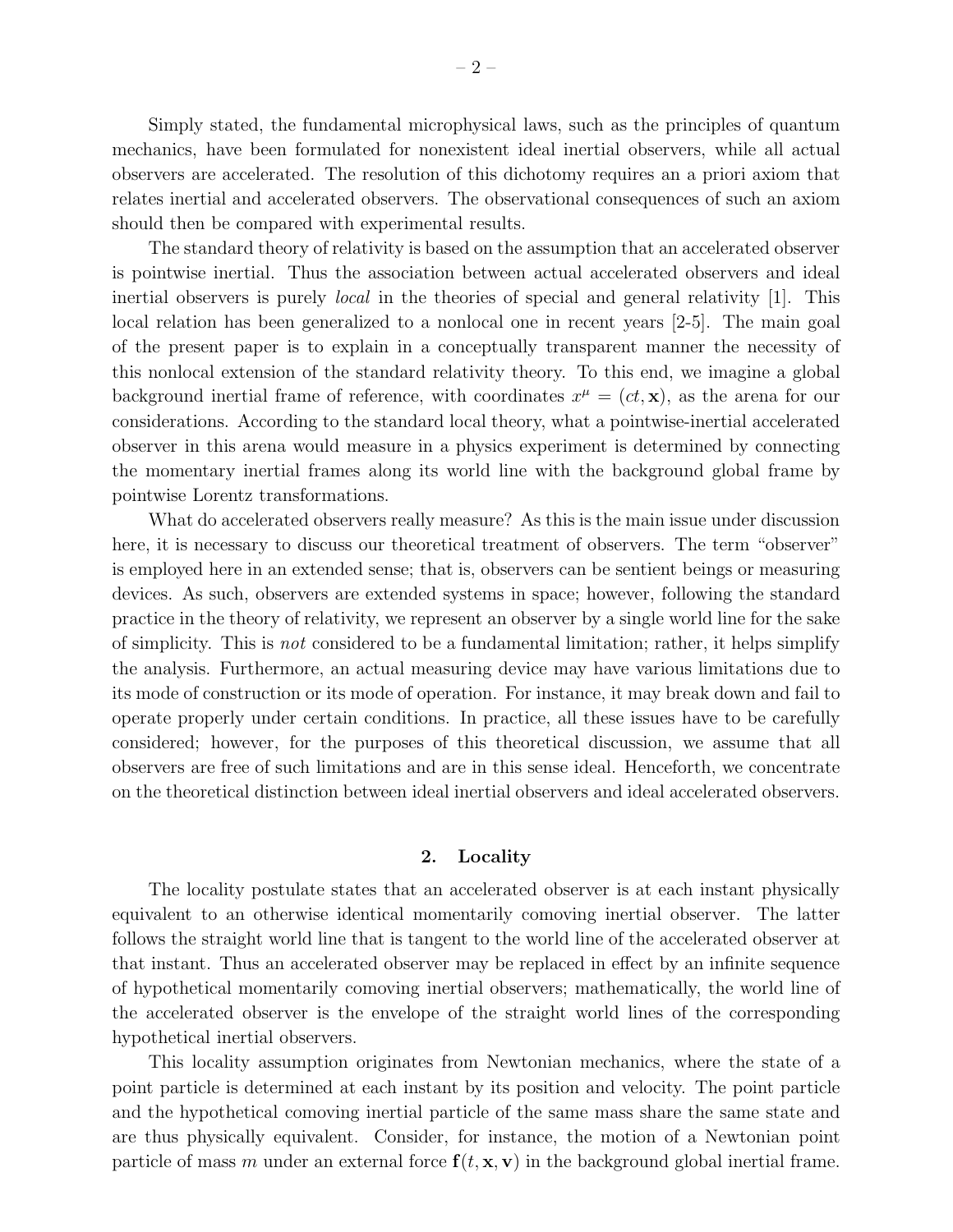According to Newton's laws of motion,

$$
\frac{d\mathbf{x}}{dt} = \mathbf{v}, \qquad \frac{d\mathbf{v}}{dt} = \frac{1}{m}\mathbf{f}(t, \mathbf{x}, \mathbf{v}) \quad . \tag{1}
$$

At any given time t, the specification of the particle state  $(x, v)$  uniquely determines the motion for all time. Moreover, if  $f$  is turned off at any time t, the motion continues uniformly on a straight line tangent to the path at  $t$ . The inertial motion of the particle is thus continually interrupted by the action of the external force that changes the state of the particle. This is the physical explanation for the fact that the path of the particle under the external force is the envelope of all such tangent lines.

It follows that the postulate of locality is automatically satisfied in the Newtonian mechanics of point particles, as it is ingrained in the Newtonian laws of motion. Minkowski formally extended the locality postulate in a natural way to relativistic physics [6].

#### 3. Limitations of Locality

Relativity theory grew out of developments in electrodynamics. Therefore, in addition to the relativistic mechanics of point particles, traditional relativistic physics involves classical electromagnetic fields and radiation. The question naturally arises whether the locality postulate can be extended to fields. We are therefore interested in the field measurements of ideal accelerated observers. In general, such measurements cannot be performed instantaneously.

It seems intuitively clear that an accelerated observer may be considered practically inertial during an experiment if the observer's acceleration is such that its motion is in effect uniform and rectilinear for the duration of the physical process under study. Lorentz invariance can then be employed to predict the result of the experiment. Let  $\lambda/c$  be the intrinsic timescale for the process under consideration and let  $L/c$  be the acceleration timescale over which the velocity of the observer changes appreciably; then, the condition for the validity of the connection between theory and experiment is

$$
\lambda \ll L \tag{2}
$$

Consider, for example, the measurement of the frequency of an incident plane monochromatic wave of frequency  $\omega$  and wave vector **k**,  $\omega = c |\mathbf{k}|$ , by an accelerated observer. If the observer moving with velocity  $\mathbf{v}(t)$  could be considered inertial, then the local inertial frame of the observer can be related to the background global inertial frame by a Lorentz transformation. Subsequently, the Doppler effect may be employed to give

$$
\omega'(t) = \gamma [\omega - \mathbf{v}(t) \cdot \mathbf{k}] \quad . \tag{3}
$$

Physically, the observer must register at least a few oscillations of the incident wave before an adequate determination of its frequency can be attempted; on the other hand, Eq. (3)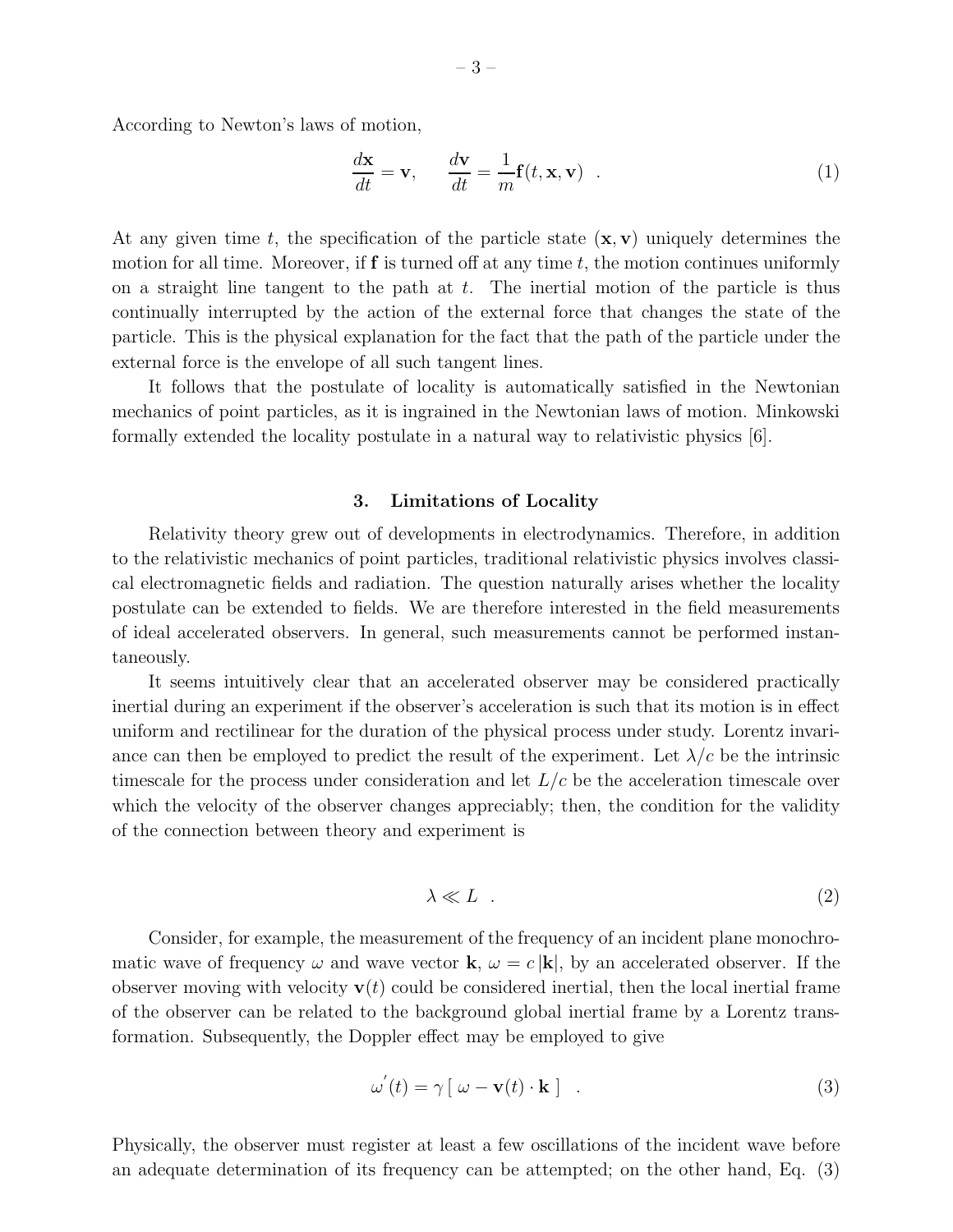is valid if during this time  $\mathbf{v}(t)$  changes very little. We can express this condition from the standpoint of the fundamental inertial observers—that is, those at rest in the global background inertial frame—as

$$
nT \left| \frac{d\mathbf{v}(t)}{dt} \right| \ll v(t) \quad . \tag{4}
$$

Here  $T = 2\pi/\omega$  is the period of the incident wave,  $v(t)$  is the magnitude of  $v(t)$  and n is the number of cycles of oscillation needed for a reasonable determination of the frequency. Thus  $n > 1$  is an integer.

Let us first assume that the observer is linearly accelerated with acceleration  $\mathbf{a} = d\mathbf{v}/dt$ ; using  $\omega = 2\pi c/\lambda$  and  $v(t) < c$ , Eq. (4) can be written as

$$
\lambda \ll \frac{c^2}{a} \quad , \tag{5}
$$

where a is the magnitude of the acceleration of the observer. If, on the other hand, the observer is at the time rotating uniformly on a circular orbit with frequency  $\Omega$ , we have  $a = \Omega v$ . Then, Eq. (4) implies that  $nT\Omega \ll 1$  or

$$
\lambda \ll \frac{c}{\Omega} \quad . \tag{6}
$$

Equations (5) and (6) illustrate Eq. (2) in these specific instances.

In general an observer has a translational acceleration length  $L = c^2/a$  and a rotational acceleration length  $L = c/\Omega$ —see [7] for formal definitions of these fundamental quantities. For observers at rest on the surface of the Earth,  $c^2/g_{\oplus} \approx 1$  light year and  $c/\Omega_{\oplus} \approx 28$  astronomical units. These are very large compared to wavelengths of interest in the laboratory; therefore, for most physical situations the acceleration of the observer can be neglected for the duration of the physical process under consideration. This explains why locality is so effective in practice.

The acceleration lengths  $(c^2/a$  and  $c/\Omega$ ) are familiar concepts in standard relativistic physics; they indicate the spatial limitations associated with accelerated coordinate systems. However, these lengths emerge from the basic heuristic argument presented here with a different fundamental significance: Lorentz invariance can be directly extended to accelerated observers only when  $L \gg \lambda$ . The significance of this conceptual analysis is the establishment of the notion that the standard theory of relativity is valid so long as intrinsic wave phenomena are considered in the eikonal (JWKB) approximation. Furthermore, the locality postulate is an essential ingredient of Einstein's heuristic principle of equivalence; therefore, similar restrictions are expected in the general theory of relativity [7].

To have a complete theory, it is therefore necessary to go beyond the locality postulate, since the standard local theory of relativity is not capable of dealing with phenomena involving  $\lambda \gtrsim L$ . To illustrate this point, consider the path of an accelerated charged particle.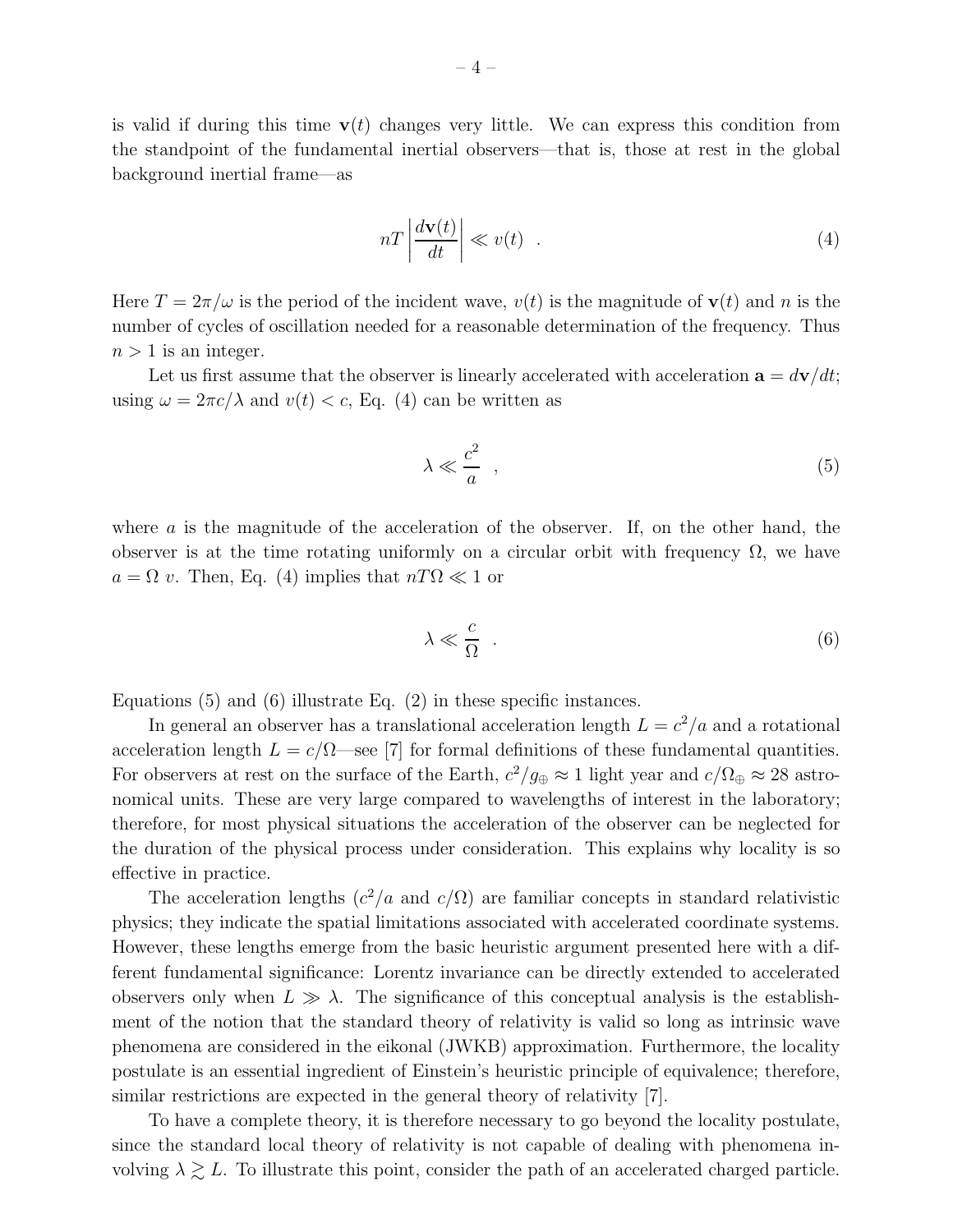The radiation emitted by the particle has dominant wavelengths  $\lambda \sim L$ ; therefore, locality is violated for the particle. That is, the accelerated particle's measurements cannot be theoretically predicted by pointwise Lorentz transformations from the background inertial frame to the momentarily comoving inertial frame at the position of the particle along its path. On the other hand, the particle radiates away its energy via electromagnetic waves and this loss of energy must show up in its equation of motion through a radiation reaction force. In the nonrelativistic approximation, the Abraham-Lorentz equation of motion of the particle of charge  $q$  is given by

$$
\frac{d\mathbf{v}}{dt} - \frac{2}{3}\frac{q^2}{mc^3}\frac{d^2\mathbf{v}}{dt^2} + \dots = \frac{1}{m}\mathbf{f}(t, \mathbf{x}, \mathbf{v}) \quad . \tag{7}
$$

The Newtonian postulate of locality no longer holds here as  $\mathbf{x}(t)$  and  $\mathbf{v}(t)$  are not sufficient to specify the state of the particle at time t; for this purpose, at least the acceleration of the charged particle is needed as well. This violation of locality is of course due to the interaction of the particle with the electromagnetic field.

These considerations have an interesting consequence: If the physical processes of interest all involve pointlike coincidences involving point particles and rays of radiation such that in effect  $\lambda = 0$ , then Eq. (2) is automatically satisfied and the accelerated observer may be considered pointwise inertial. That is, at each instant the observer's measurements depend only upon its position and velocity, but not upon its acceleration. This is indeed the locality postulate of the standard theory of relativity.

To prepare the ground for a basic modification of the locality postulate, we must first ensure that the ideal accelerated observers have access to *standard* measuring devices. These are defined to operate in accordance with the locality postulate. To see clearly why they are needed here, imagine an observer in a laboratory fixed on the Earth trying to determine the influence of the laboratory's acceleration on the measurement of a certain electromagnetic field. A series of measurements extending over the past world tube of the laboratory are needed for the eventual determination of the field. If the separate measurements in the series are not carried out using ideal standard measuring devices, the end result of the experiment would depend on the influence of acceleration on the inner workings of the devices employed.

## 4. Standard Measuring Devices

Ideal measuring devices that are so robust as to be essentially unaffected by acceleration are called "standard". Historically, they were first invoked in the theory of relativity in connection with the so-called "clock hypothesis".

Consider fundamental inertial observers with inertial coordinates  $x^{'\mu} = (ct', \mathbf{x}')$  at rest in a frame moving with constant velocity  $\bf{v}$  with respect to the background frame. It follows from the invariance of spacetime interval under Lorentz transformations that

$$
dt' = \left(1 - \frac{v^2}{c^2}\right)^{1/2} dt \quad . \tag{8}
$$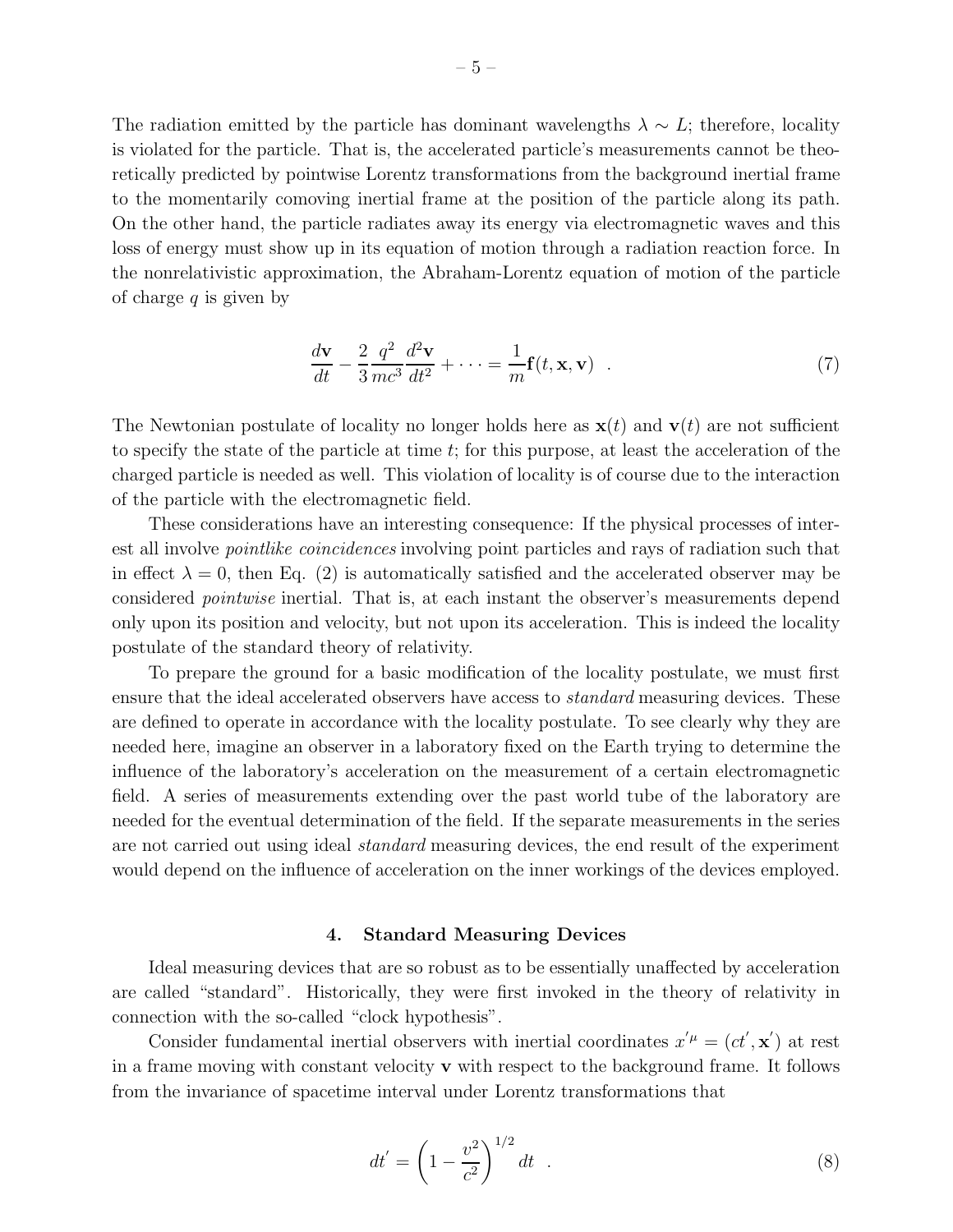Since by the locality postulate an accelerated observer passes through an infinite sequence of momentarily equivalent inertial observers, its local proper time  $\tau$  is a sum of infinitesimal time intervals each of the form of Eq. (8). Therefore, the proper time is given by

$$
\tau = \int \left[ 1 - \frac{v^2(t)}{c^2} \right]^{1/2} dt \quad . \tag{9}
$$

For an ideal accelerated clock, of course, various internal inertial effects exist; however, by definition, the clock that registers  $\tau$  is *standard*. The assertion that such clocks actually exist is the content of the clock hypothesis. Indeed, ideal standard rods and clocks are routinely employed in relativity for theoretical discussions of spacetime measurements.

From a modern perspective, all ideal measuring devices that are pointwise inertial are standard. That is, an ideal measuring device is practically standard if we can suppose that over the length and time scales characteristic of typical measurements the net impact of the internal inertial effects over the operation of the device can be neglected. The main point of this paper is that even when an accelerated observer employs only ideal standard devices for measurement purposes, there are intrinsically nonlocal measurements involving electromagnetic fields that extend over the past world line of the observer and hence go beyond the postulate of locality.

From a mathematical standpoint, the locality postulate in effect replaces the world line of the observer at each instant by its tangent at that event. Geometrically, the tangent line is the first Frenet approximation to the curve. The Frenet-Serret method of moving frames for world lines has been discussed in [8]. Each fundamental inertial observer is naturally endowed with an orthonormal tetrad frame that consists of the four unit basis vectors of the Lorentz frame in which the observer is at rest. The locality postulate therefore implies that an accelerated observer carries an orthonormal tetrad frame  $\lambda^{\mu}$  $\int_{(\alpha)}^{\infty}(\tau)$  such that at each instant of proper time, this frame coincides with that of the momentarily comoving inertial observer. It follows from the method of moving frames that

$$
\frac{d\lambda^{\mu}_{\ (\alpha)}}{d\tau} = \Phi_{(\alpha)}^{\ \ (\beta)}(\tau) \ \lambda^{\mu}_{\ \ (\beta)} \ \ , \tag{10}
$$

where  $\Phi_{(\alpha)(\beta)}$  is the antisymmetric acceleration tensor of the observer.

It is a direct consequence of the locality postulate that the projection of various tensorial quantities on the orthonormal tetrad frame of the accelerated observer can be physically interpreted as the measurement of such quantities by the observer. For instance, given an electromagnetic field  $F_{\mu\nu}(x)$  in the background global inertial frame,

$$
F_{(\alpha)(\beta)}(\tau) = F_{\mu\nu} \lambda^{\mu}_{(\alpha)} \lambda^{\nu}_{(\beta)} \tag{11}
$$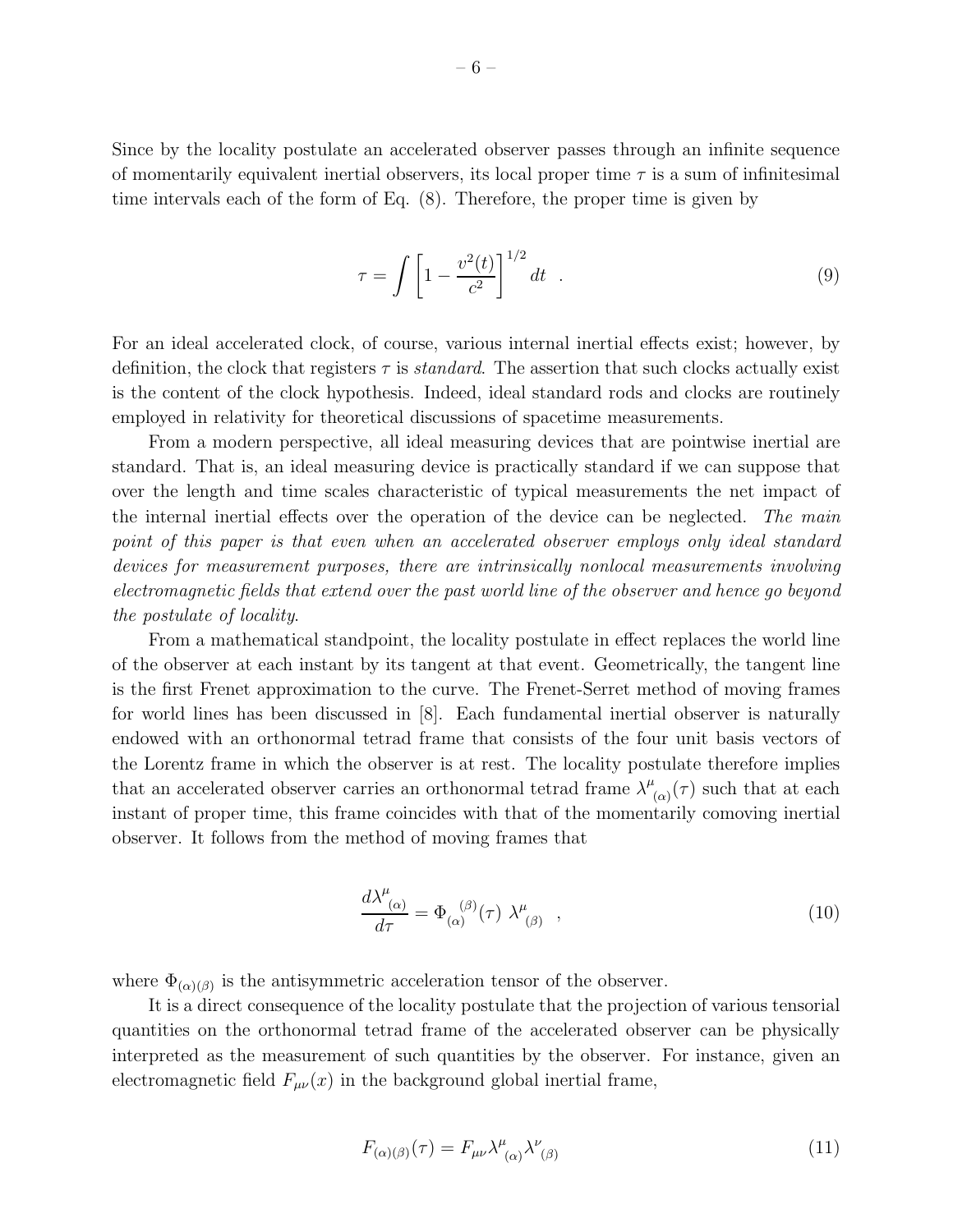is the field measured by the hypothetical comoving inertial observer at  $\tau$ , which is also what the accelerated observer would measure according to the standard local theory.

The establishment of the local tetrad frame is ultimately based on the standard clock and measuring rod that the accelerated observer may use for local spacetime determinations. To treat the fundamental problem of field measurement in the next section, we may tentatively assume the existence of ideal standard devices and return to a deeper examination of this issue once the nonlocal theory has been properly formulated.

## 5. Nonlocality

The thought experiment of Sec. 3 in connection with the measurement of the frequency of an electromagnetic wave involves a process that is not instantaneous, so that the observer along its world line needs to measure the radiation field for some time before a determination of its frequency becomes possible; therefore, as a matter of principle, a certain integration of data over the past world line of the observer is necessarily involved in the measurement process.

A further significant step in the analysis of the measurement process involving an accelerated observer is the recognition that the electromagnetic field itself cannot be measured instantaneously. This general assertion, which applies to any electromagnetic field, is the content of the Bohr-Rosenfeld principle [9]. Bohr and Rosenfeld pointed out that though Maxwell's equations involve  $E(t, x)$  and  $B(t, x)$ , only spacetime averages of these fields have immediate physical significance. They arrived at this conclusion by analyzing the process of field measurement by the fundamental inertial observers on the basis of the Lorentz force law. Once the necessity of such averaging is established for ideal inertial observers, it becomes clear that it must be extended to ideal accelerated observers. It is indeed essential in this case due to the existence of the intrinsic acceleration scales. Approximating the world tube of the accelerated observer by a world line, we conclude in accordance with causality that it is necessary to take the past world line of the accelerated observer into account in any field determination.

To search for a proper generalization of the local connection between inertial and accelerated observers, we return to the relationship between the accelerated observer and the infinite sequence of momentarily comoving inertial observers along its world line. The averaging process in the Bohr-Rosenfeld principle is linear; hence, we look for a general linear connection between the field as determined by the accelerated observer,  $\mathcal{F}_{(\alpha)(\beta)}(\tau)$ , and the field determinations  $F_{(\alpha)(\beta)}(\tau)$  of the momentarily comoving inertial observers. The most general relation of this type is given by

$$
\mathcal{F}_{(\alpha)(\beta)}(\tau) = F_{(\alpha)(\beta)}(\tau) + u(\tau - \tau_0) \int_{\tau_0}^{\tau} K_{(\alpha)(\beta)}(\gamma)(\delta)(\tau, \tau') F_{(\gamma)(\delta)}(\tau') d\tau' . \tag{12}
$$

Here  $\tau_0$  is the instant at which the acceleration is turned on and  $u(t)$  is the unit step function such that  $u(t) = 0$  for  $t < 0$  and  $u(t) = 1$  for  $t > 0$ . The kernel K is expected to be directly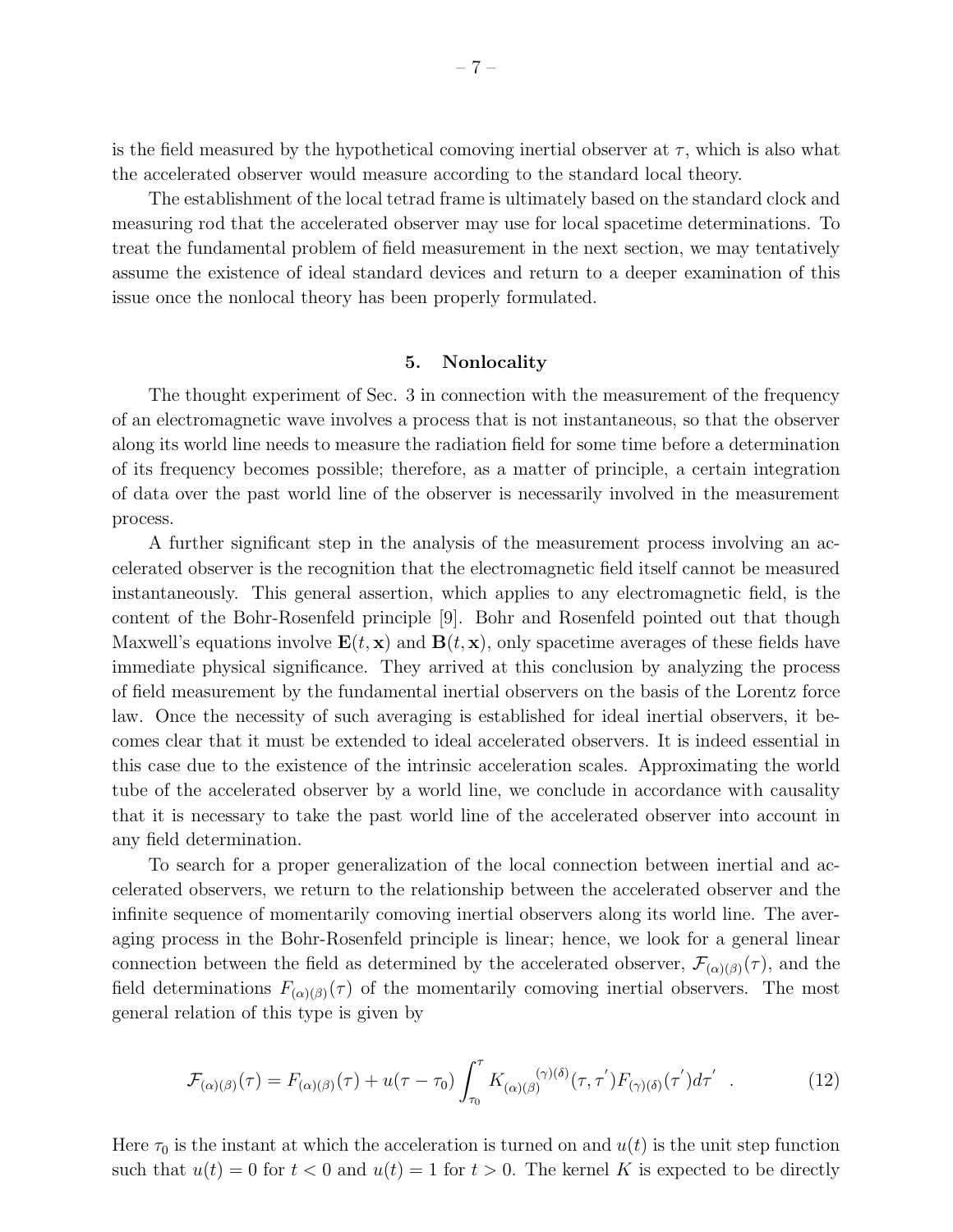proportional to the acceleration of the observer; therefore, Eq. (12) expresses the sum of two terms that contribute to the measured field: the local connection together with an "average" over the past world line of the accelerated observer. That is, the locality postulate by itself implies pointwise equivalence,  $\mathcal{F}_{(\alpha)(\beta)}(\tau) = F_{(\alpha)(\beta)}(\tau)$ , while the nonlocal averaging involves a weight function  $K$  that vanishes in the absence of acceleration. Linearity and causality thus lead to Eq.  $(12)$ ; the problem then reduces to the determination of the kernel K.

The basic extension of the locality postulate in Eq. (12) can be naturally expressed for any field. We emphasize that ansatz (12) is envisioned to be in accordance with measurements performed with *standard* devices; therefore, the nonlocal term in this ansatz is expected to be independent of any measuring device employed and is thus purely induced by the acceleration of the observer in Minkowski spacetime. The situation here is reminiscent of the correspondence between wave mechanics and classical mechanics. The linear memory of past acceleration is then a vacuum effect. One may contemplate further extension of these ideas; for instance, Eq. (12) may have to be generalized to a nonlinear relation in the presence of a medium.

As the inertial observers along the path are fictitious, one can interpret Eq. (12) as a formal expression for the field as measured by the accelerated observer at  $\tau$  given in terms of the projections of the field  $F_{\mu\nu}(x)$  on the observer's tetrad frame along its past world line. The upshot of this discussion is that the locality postulate must be amended by the memory of past acceleration. After the acceleration has been turned off, the memory effect persists; in fact, it turns out to be a constant field in nonlocal special relativity [2].

## 6. Spin-Rotation Coupling

The main physical notion that we employ to constrain the nonlocal kernel is derived from a peculiar consequence of the locality postulate as applied to the phenomenon of spinrotation coupling.

Imagine an observer that rotates uniformly with frequency  $\Omega$  about the direction of incidence of a circularly-polarized plane monochromatic electromagnetic wave of frequency ω. What is the wave frequency  $ω'$  as measured by the rotating observer? Projecting the incident field on the observer's natural tetrad system and Fourier analyzing the result, namely,  $F_{(\alpha)(\beta)}(\tau)$ , we find

$$
\omega' = \gamma(\omega \mp s\Omega) \quad , \tag{13}
$$

where  $s = 1$  is the spin of the field and the upper (lower) sign refers to an incident positive (negative) helicity wave. Unlike the frequency, the measured amplitude is independent of helicity, however. These results follow from pointwise field determination in accordance with the locality postulate.

Equation (13) involves the transverse Doppler effect as well as helicity-rotation coupling and has been discussed extensively in previous papers [3, 10, 11]. The helicity-rotation part has a simple intuitive explanation: In a positive (negative) helicity wave, the electric and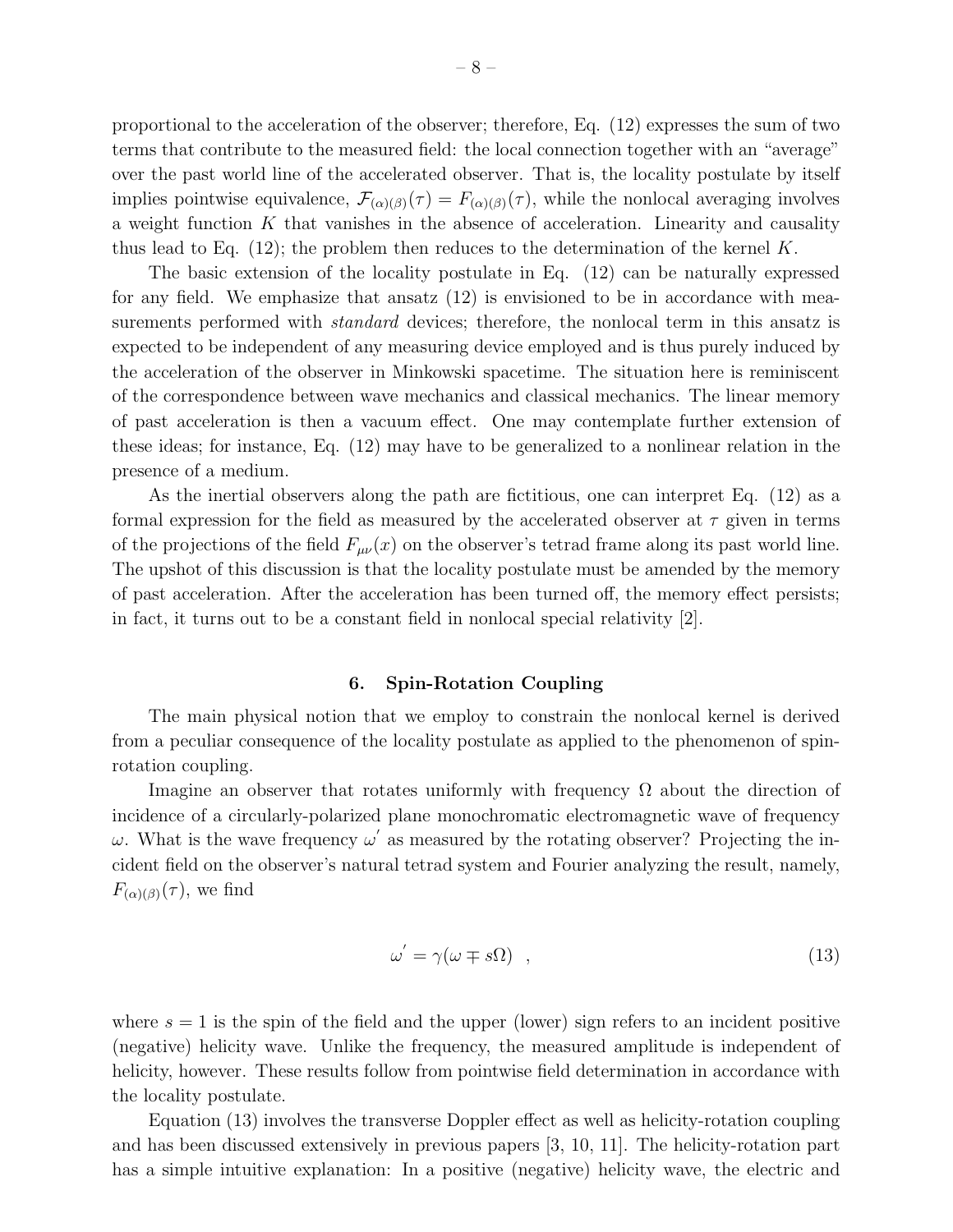magnetic fields rotate in the positive (negative) sense with the wave frequency  $\omega$  about the direction of propagation; therefore, the rotating observer perceives the rotation frequency of the field in the incident wave to be  $\omega - \Omega$  ( $\omega + \Omega$ ) instead. For  $\Omega \ll \omega$  and  $\gamma \approx 1$ , Eq. (13) has been verified via the GPS with  $\omega/(2\pi) \sim 1$  GHz and  $\Omega/(2\pi) \sim 8$  Hz [12]. The spin-rotation coupling is a manifestation of the inertia of intrinsic spin and for  $\omega \gg \Omega$  has been the subject of a number of investigations [13, 14].

For  $\omega = \Omega$  in the case of incident positive-helicity radiation in Eq. (13),  $\omega' = 0$ . Let us note that  $\lambda = 2\pi L$  in this case, so that locality is expected to fail here. By a mere rotation, the whole radiation field stands completely still with respect to the class of all observers uniformly rotating with frequency  $\omega$  about the direction of incidence. The radiation field loses its temporal dependence, but is sinusoidal in space. This situation is entirely analogous to a consequence of the pre-relativistic Doppler formula when an inertial observer could move along the direction of wave propagation with the speed of light. Einstein noted this defect in his autobiographical notes—see page 53 of [15]. Just as Lorentz invariance avoids the problem for inertial observers—that is, an inertial observer cannot stay at rest with an electromagnetic wave—nonlocal relativity theory should be constructed in such a way that no observer can ever stay at rest with an electromagnetic wave. Indeed, this is the main postulate that is employed in nonlocal special relativity for the determination of the kernel. That is, the nonlocal kernel is so chosen as to correct a perceived defect in the standard local special relativity theory.

In this work, we emphasize classical electromagnetic fields; however, our treatment can be naturally extended to the quantum domain. For a Dirac field, for instance, Eq. (13) holds with  $s = 1/2$ . Clearly, the basic dichotomy between theory (involving ideal inertial observers) and experiment (involving actual accelerated observers) that was presented in Sec. 1 applies equally well to quantum theory and to preserve wave-particle duality and Heisenberg's uncertainty principle, it is necessary to insist that the Dirac field should not lose its temporal dependence with respect to any observer [16].

The determination of the kernel is complicated. It turns out that our physical postulate is not sufficient to ascertain a unique kernel. For this purpose, the available observational data regarding spin-rotation coupling has played a significant part—for a detailed discussion see [17, 18] and references cited therein. Therefore, the resulting kernels for various fields in nonlocal special relativity have a somewhat provisional status. In particular, it seems that further progress toward a complete determination of the electromagnetic kernel  $K$  requires additional observational results in connection with the electrodynamics of accelerated systems [19].

It is interesting to point out some of the observational consequences of the resulting nonlocal special relativity for the spin-rotation coupling under consideration in this section. When  $\mathcal{F}_{(\alpha)(\beta)}(\tau)$  is Fourier analyzed, we recover Eq. (13) except when  $\omega = \Omega$  in the positivehelicity case. In this resonance situation,  $\mathcal{F}_{(\alpha)(\beta)}(\tau)$  is linearly dependent upon proper time. For the wave amplitude, we find that nonlocality renders it helicity dependent. This can be heuristically seen from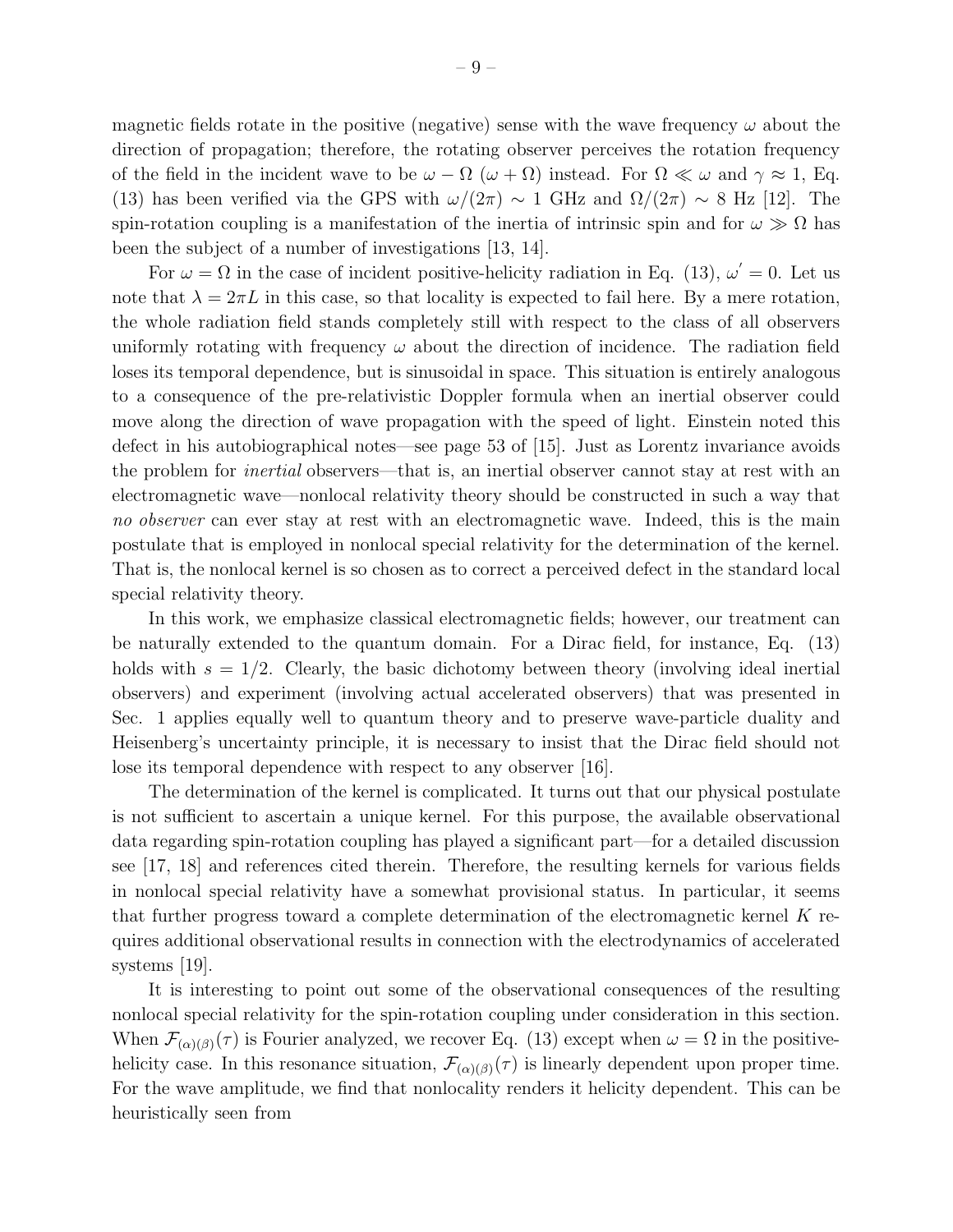$$
\int e^{-i(\omega \mp s\Omega)t} dt = i \frac{e^{-i(\omega \mp s\Omega)t}}{(\omega \mp s\Omega)} , \qquad (14)
$$

since the kernel turns out to be constant for uniformly accelerated observers. Thus for the observationally accessible regime  $\omega \gg \Omega$ , the amplitude is larger (smaller) when the helicity of the incident particle is in the same (opposite) sense as the rotation of the observer.

These purely nonlocal predictions of the theory in the case of spin-rotation coupling for normal incidence agree qualitatively with quantum mechanical results in the correspondence regime [20]. Using Bohr's correspondence principle, the nonrelativistic orbital motion of electrons in the limit of large quantum numbers can be compared with the motion of rotating observers. A detailed investigation reveals that the predictions of the nonlocal theory have closely related counterparts in quantum mechanics; therefore, nonlocal relativity is in better agreement with quantum theory than the standard theory of relativity [20].

These encouraging results notwithstanding, it is important to subject nonlocal special relativity to experimental tests [3, 19].

## 7. Discussion

The physics of accelerated systems in Minkowski spacetime has been critically examined in this paper. For sufficiently low accelerations, the relevant acceleration scales can be large enough to ensure that  $L \gg \lambda$ , in which case the standard local theory is quite adequate. Otherwise, the local theory breaks down. We then delineate the conceptual steps that must be taken to rectify the situation and explain clearly the theoretical necessity of a nonlocal generalization of the standard theory of relativity.

The current status of nonlocal special relativity is briefly mentioned. The equivalence principle indicates a deep connection between inertia and gravitation. When nonlocality is thus extended to the gravitational domain, a nonlocal generalization of Einstein's general theory of relativity emerges in which nonlocal gravity simulates dark matter [5].

#### Acknowledgement

I am grateful to Friedrich Hehl for helpful discussions.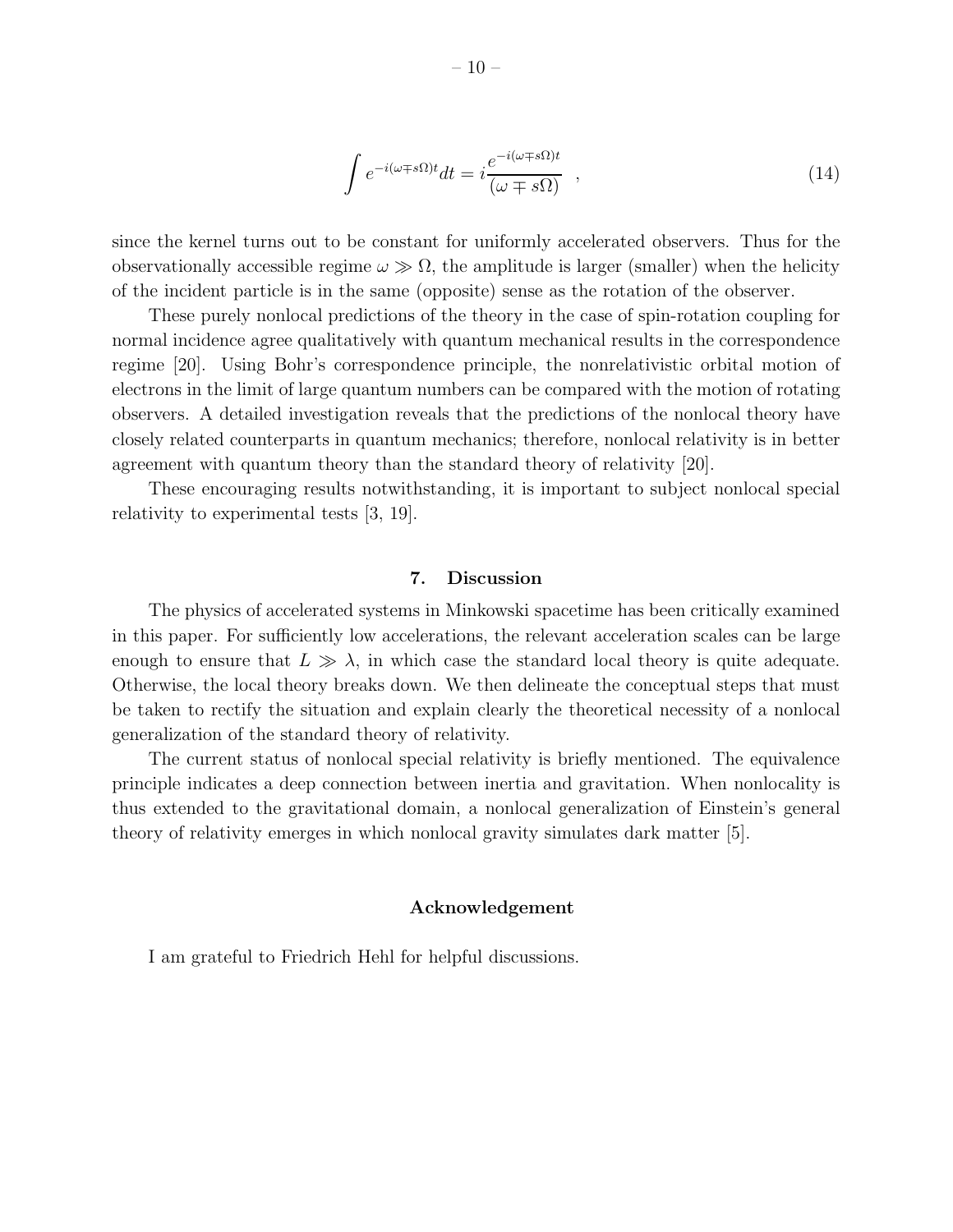#### References

- [1] A. Einstein, The Meaning of Relativity (Princeton University Press, Princeton, NJ, 1955).
- [2] B. Mashhoon, Nonlocal theory of accelerated observers, Phys. Rev. A 47, 4498 (1993); B. Mashhoon, Nonlocal special relativity, Ann. Phys. (Berlin) 17, 11705 (2008).
- [3] B. Mashhoon, *Optics of rotating systems*, Phys. Rev.  $\mathbf{A}$  **79**, 062111 (2009).
- [4] J. Ramos and B. Mashhoon, Phys. Rev. D **73**, 084003 (2006); B. Mashhoon, Ann. Phys. (Berlin) 16, 57 (2007).
- [5] F. W. Hehl and B. Mashhoon, Phys. Lett. B 673, 279 (2009); F. W. Hehl and B. Mashhoon, Phys. Rev. D 79, 064028 (2009); H.-J. Blome, C. Chicone, F. W. Hehl and B. Mashhoon, Phys. Rev. D 81, 065020 (2010).
- [6] H. Minkowski, in The Principle of Relativity, by H.A. Lorentz, A. Einstein, H. Minkowski and H. Weyl (Dover, New York, 1952).
- [7] B. Mashhoon, Phys. Lett. A 143, 176 (1990); B. Mashhoon, Phys. Lett. A 145, 147 (1990); B. Mashhoon, in Relativity in Rotating Frames, edited by G. Rizzi and M.L. Ruggiero (Kluwer Academic Publishers, Dordrecht, 2003), pp. 43-55; B. Mashhoon and U. Muench, Ann. Phys. (Berlin) 11, 532 (2002); B. Mashhoon, Lect. Notes Phys. 514, 211 (2003).
- [8] J. L. Synge, Relativity: The General Theory (North-Holland, Amsterdam, 1971).
- [9] N. Bohr and L. Rosenfeld, K. Dan. Vidensk. Selsk. Mat. Fys. Medd. 12, No. 8 (1933); translated in Quantum Theory and Measurement, edited by J.A. Wheeler and W.H. Zurek (Princeton University Press, Princeton, NJ, 1983); N. Bohr and L. Rosenfeld, Phys. Rev. 78, 794 (1950).
- [10] B. Mashhoon, Gen. Rel. Grav. 31 (Hehl Festschrift), 681 (1999).
- [11] J. C. Hauck and B. Mashhoon, Ann. Phys. (Berlin) 12, 275 (2003).
- [12] N. Ashby, Living Rev. Relativity  $6, 1$  (2003).
- [13] B. Mashhoon, R. Neutze, M. Hannam and G.E. Stedman, Phys. Lett. A 249, 161 (1998);
	- B. Mashhoon and H. Kaiser, Physica B 385-386, 1381 (2006).
- [14] P. J. Allen, Am. J. Phys. **34**, 1185 (1966);
	- B. A. Garetz and S. Arnold, Opt. Commun. 31, 1 (1979);
	- B. A. Garetz, J. Opt. Soc. Am. 71, 609 (1981);
	- R. Simon, H.J. Kimble, and E.C.G. Sudarshan, Phys. Rev. Lett. 61, 19 (1988);
	- V. Bagini et al., Eur. J. Phys. 15, 71 (1994);
	- A. B. Pippard, Eur. J. Phys. 15, 79 (1994);
	- G. Nienhuis, Opt. Commun. 132, 8 (1996);
	- I. Bialynicki-Birula and Z. Bialynicka-Birula, Phys. Rev. Lett. 78, 2539 (1997);
	- J. Courtial et al., Phys. Rev. Lett. 81, 4828 (1998);
	- I. V. Basistiy et al., Opt. Lett. 28, 1185 (2003);